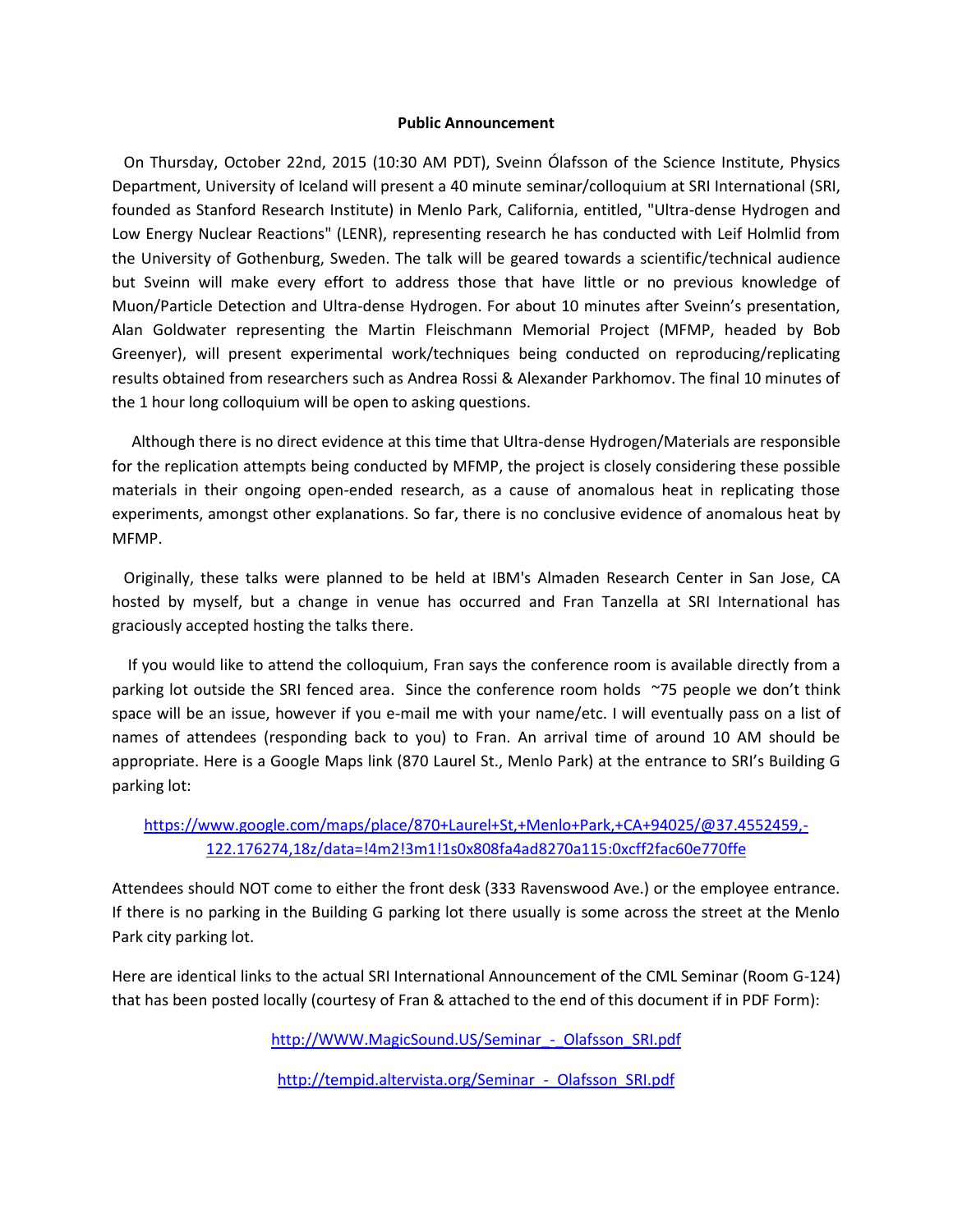FYI:

 Sveinn will be presenting his research (which he has collaborated on with Leif Holmlid), on October 20th, in a 20 minute talk, at the American Vacuum Society (AVS) Meeting, San Jose Convention Center, in San Jose, California. It is my understanding that he will also be attending the 2015 Fall Meeting of the APS Division of Nuclear Physics in Santa Fe, NM from Oct 28th-31st.

 Alan will most likely discuss current/future experiments to be conducted by MFMP during later conversations. The next planned GlowStick Run is scheduled shortly after these talks in Santa Cruz, and will be broadcast live (as always, along with data) on the Internet. Before this next major experiment, a "shake-out run" may be performed live. Stay tuned to the MFMP Web Pages for more details, exactly when!

### Mark Jurich Nurich Mark Jurich Mark Jurich Mark Jurich Mark Jurich Mark Jurich Mark Jurich Mark Jurich Mark Ju

The latest revisions (if any) of this document are at (identical links): [http://WWW.MagicSound.US/SRI\\_Seminar\\_Olafsson\\_\\_Public\\_Announcement\\_.pdf](http://www.magicsound.us/SRI_Seminar_Olafsson__Public_Announcement_.pdf)

[http://tempid.altervista.org/SRI\\_Seminar\\_Olafsson\\_\\_Public\\_Announcement\\_.pdf](http://tempid.altervista.org/SRI_Seminar_Olafsson__Public_Announcement_.pdf)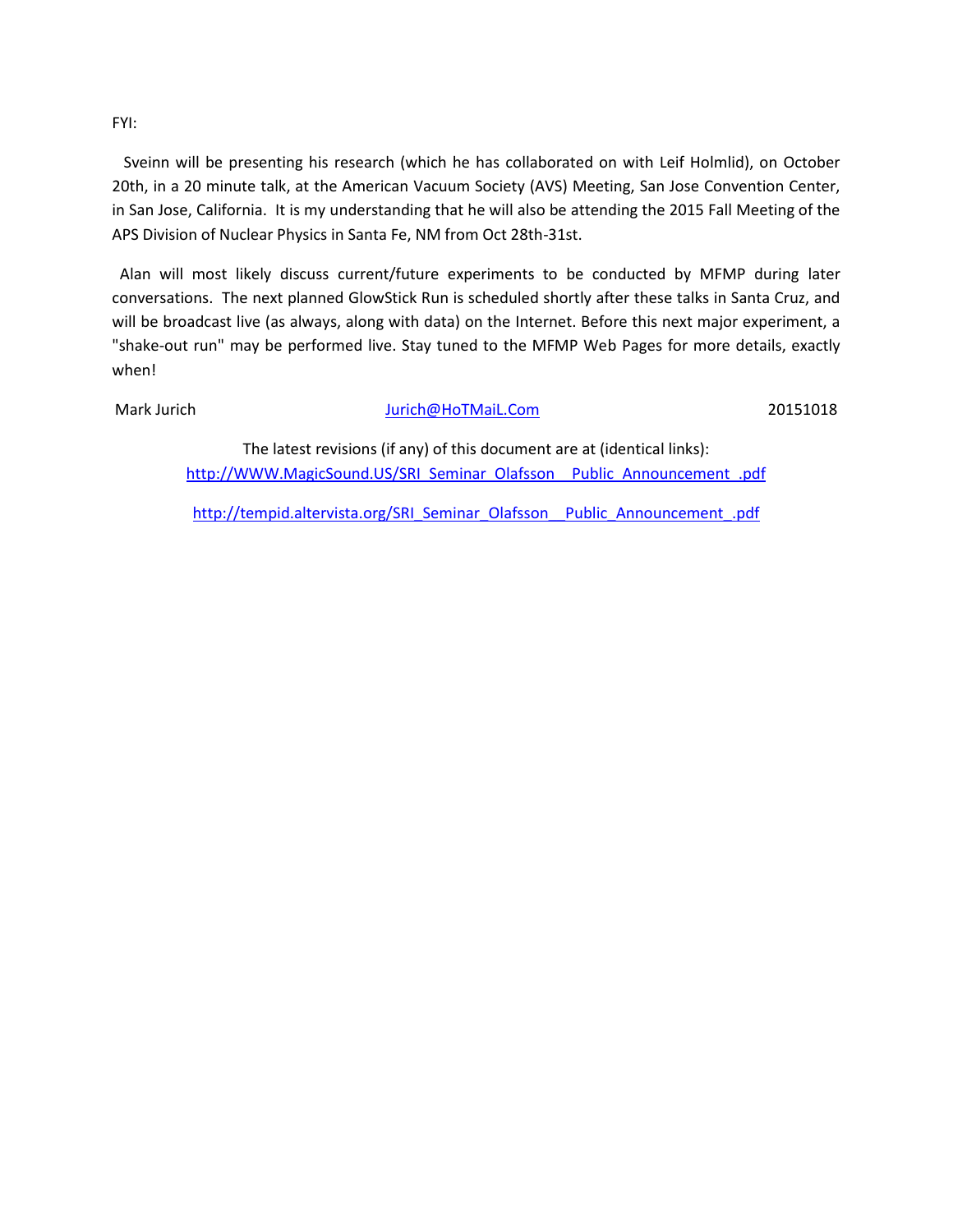### **Ultra-dense Hydrogen and Low Energy Nuclear Reactions**

*Sveinn Ólafsson,* Science Institute, Physics department, University of Iceland *L. Holmlid*, University of Gothenburg, Sweden

For over the last 25 years the science of cold fusion/LENR has been researched around the world with a slow pace of progress. Modest quantities of excess heat and signatures of nuclear transmutation and helium production have been confirmed in experiments and theoretical work has resulted in a flora of possible theoretical scenarios. [1-2]

Here we present energy production in several stages of surface processes that result first in the formation of Rydberg matter of Hydrogen [3] that can later condense in a new ultra-dense Hydrogen phase with 2.3 pm short bond distances. This phase is nuclear active showing a breakeven fusion reaction [4] under 100 mW laser pulsing and slow spontaneous fusion occurring without laser pulsing [5-7]. The experimental work in around 30 publications is briefly reviewed and latest experimental results presented and discussed.

In that work high-energy particles are detected from spontaneous processes using scintillation and other similar detectors. Both spontaneous line-spectra and a spontaneous broad energy distribution similar to a beta decay distribution are observed indicating detection of particles such as muons. The broad distribution is concluded to be due to nuclear particles, giving straightline Kurie-like plots. They are observed even at a distance of 3 m in air and have a total rate of 107-1010 s-1. In the talk the link of these observations to Low Energy Nuclear Reactions (LENR) or so called Cold Fusion will be discussed experimentally and theoretically.

- 1. The Science of Low Energy Nuclear Reaction, E. Storms, World Scientific Publishing Company; **2007**.
- 2. The Explanation of Low Energy Nuclear Reaction, E. Storms, Infinite Energy Press, **2014**.
- 3. Review Paper: Experimental Studies and Observations of Clusters of Rydberg Matter and Its Extreme Forms, Leif Holmlid, Journal of Cluster Science, 23:1, pp 5–34 (**2012**)
- 4. Heat generation above break-even from laser-induced fusion in ultra-dense deuterium, Leif Holmlid, AIP Advances 5, 087129 (**2015**)
- 5. Spontaneous ejection of high-energy particles from ultra-dense deuterium D(0), Leif Holmlid and Sveinn Ólafsson, 40:33, pp 10559– 10567 (**2015**)
- 6. Charged particle energy spectra from laser-induced processes: nuclear fusion in ultra-dense deuterium D(0), Leif Holmlid and Sveinn Ólafsson (submitted **2015**)
- 7. Muon detection studied by pulse-height energy analysis: Novel converter arrangements, Leif Holmlid and Sveinn Ólafsson, Rev. Sci. Instrum. 86, 083306 (**2015**)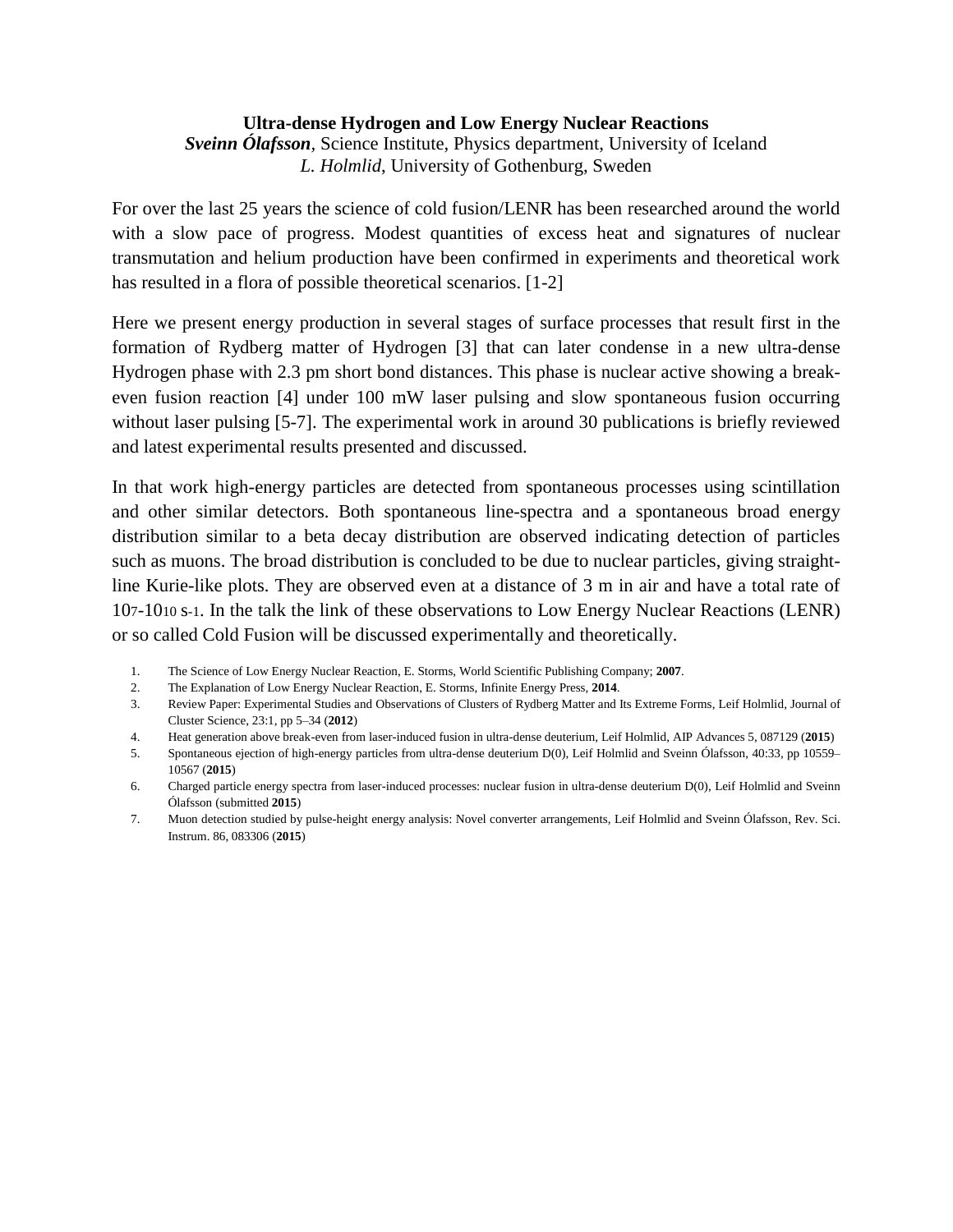### **An Introduction to Live Open Science**

### **Alan Goldwater, Martin Fleischmann Memorial Project (MFMP)**

"Live Open Science" is the hallmark of the Martin Fleischmann Memorial Project, or MFMP. The group is a loose collaboration of labs and volunteers from around the world, working to demonstrate the validity of LENR through totally open replication efforts. This openness has built a crowd following and a reputation for high integrity.

After the October 2014 release of the report for the extended test in Lugano of Rossi's Hot Cat, many questions were raised about the method used to measure the heat output with a calibrated Optris infrared thermal camera. Following discussion, MFMP conducted several experiments to test the accuracy of the reported Lugano results.

Experiment data and video were broadcast live in real time to MFMP team members and others, and all data was posted to a public archive following each experiment. Subsequent analysis of the data revealed flaws in the Lugano test report.

Several other experiments have since been run or are in progress, attempting replication of the Rossi LENR demonstration reactor and a similar one shown by Alexander Parkhomov.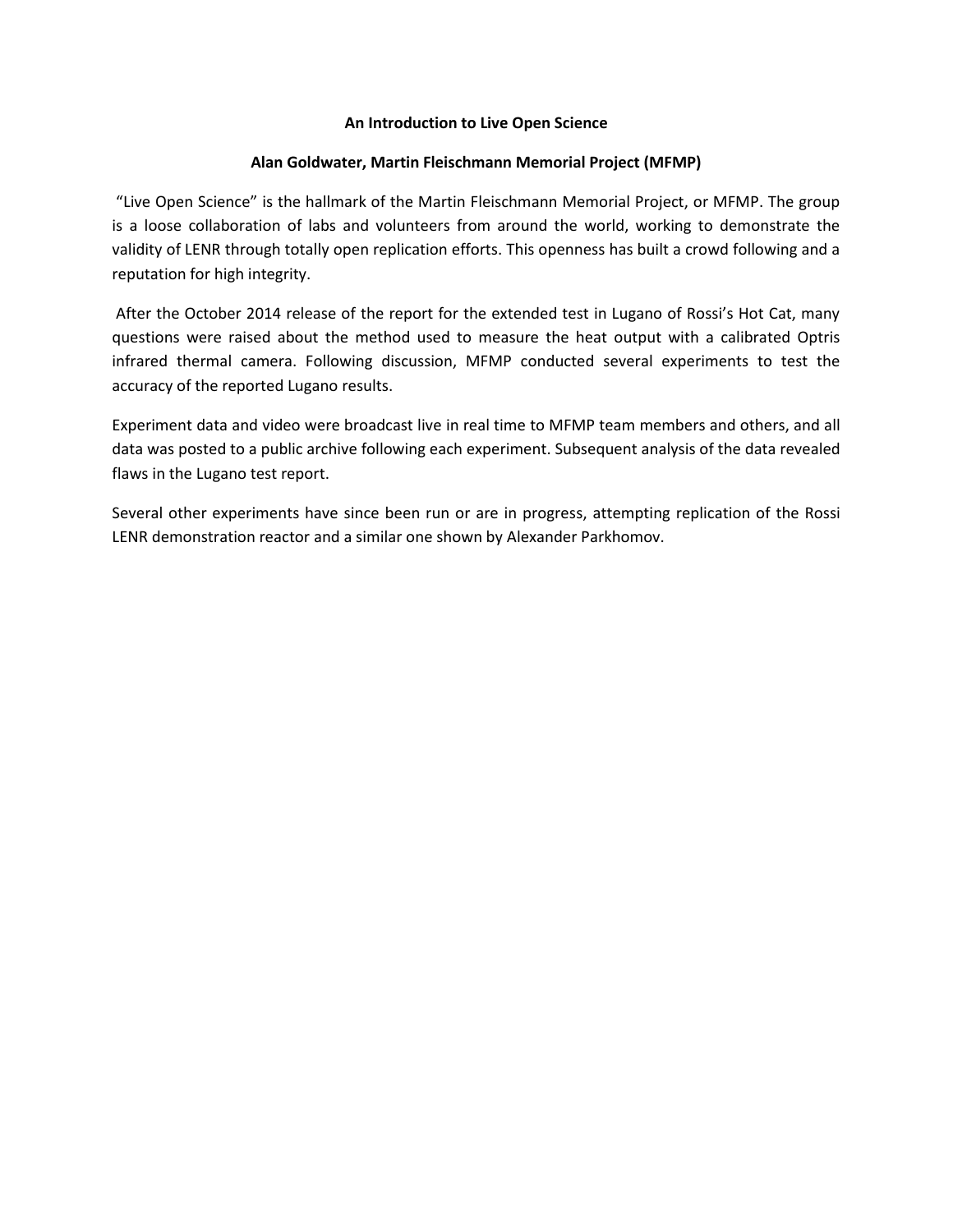## **CML Seminar Thursday, Oct. 22, 2015 10:30 a.m.**

Room G-124 Host: Fran Tanzella

### **Ultra-dense Hydrogen and Low Energy Nuclear Reactions (LENR)**

Dr. Sveinn Ólafsson Science Institute, Physics Department, University of Iceland

#### Details:

A 40-minute colloquium representing research conducted with Leif Holmlid from the University of Gothenburg, Sweden. For about 10 minutes after Sveinn's presentation, Alan Goldwater, representing the Martin Fleischmann Memorial Project (MFMP, headed by Bob Greenyer), will present experimental work/techniques being conducted on reproducing/replicating results obtained from researchers such as Andrea Rossi & Alexander Parkhomov. The final 10 minutes of the 1 hour-long colloquium will be open to questions.

### Abstract:

For over the last 25 years the science of cold fusion/LENR has been researched around the world with slow pace of progress. Modest quantity of excess heat and signatures of nuclear transmutation and helium production have been confirmed in experiments and theoretical work has resulted in a flora of possible theoretical scenarios. [1-2] Here we present energy production in several stages of surface processes that result first in the formation of Rydberg matter of Hydrogen [3] that can later condense in a new ultra-dense Hydrogen phase with 2.3 pm short bond distances. This phase is nuclear active showing break-even fusion reaction [4] under 100mW laser pulsing and slow spontaneous fusion occurring without laser pulsing [5, 6, 7]. The experimental work in around 30 publications is briefly reviewed and latest experimental results presented and discussed. In that work high-energy particles are detected from the spontaneous processes using scintillation and other similar detectors. Both spontaneous line-spectra and a spontaneous broad energy distribution similar to a beta decay distribution are observed indicating detection of particles such as muons. The broad distribution is concluded to be due to nuclear particles, giving straight-line Kurie-like plots. They are observed even at a distance of 3 m in air and have a total rate of  $10^{7}$ - $10^{10}$  s<sup>-1</sup>. In the talk the link of these observation to Low energy nuclear reactions (LENR) or so-called cold fusion will be discussed experimentally and theoretically.

- 1. The Science of Low Energy Nuclear Reaction. Storms E. World Scientific Publishing Company; **2007**.
- 2. The Explanation of Low Energy Nuclear Reaction. Storms E. Infinite Energy Press; **2014**.
- 3. Review Paper: Experimental Studies and Observations of Clusters of Rydberg Matter and Its Extreme Forms, Leif Holmlid, Journal of Cluster Science 23:1 pp 5–34 (**2012**)
- 4. Heat generation above break-even from laser-induced fusion in ultra-dense deuterium, Leif Holmlid, AIP Advances 5, 087129 (**2015**)
- 5. Spontaneous ejection of high-energy particles from ultra-dense deuterium D(0), Leif Holmlid and Sveinn Ólafsson, International Journal of Hydrogen Energy 40:33, pp 10559-10567, 7 September **2015**
- 6. Charged particle energy spectra from laser-induced processes: nuclear fusion in ultra-dense deuterium D(0), Leif Holmlid and Sveinn Ólafsson (submitted **2015**)
- 7. Muon detection studied by pulse-height energy analysis: Novel converter arrangements, Leif Holmlid and Sveinn Ólafsson, Rev. Sci. Instrum. 86, 083306 (**2015**)